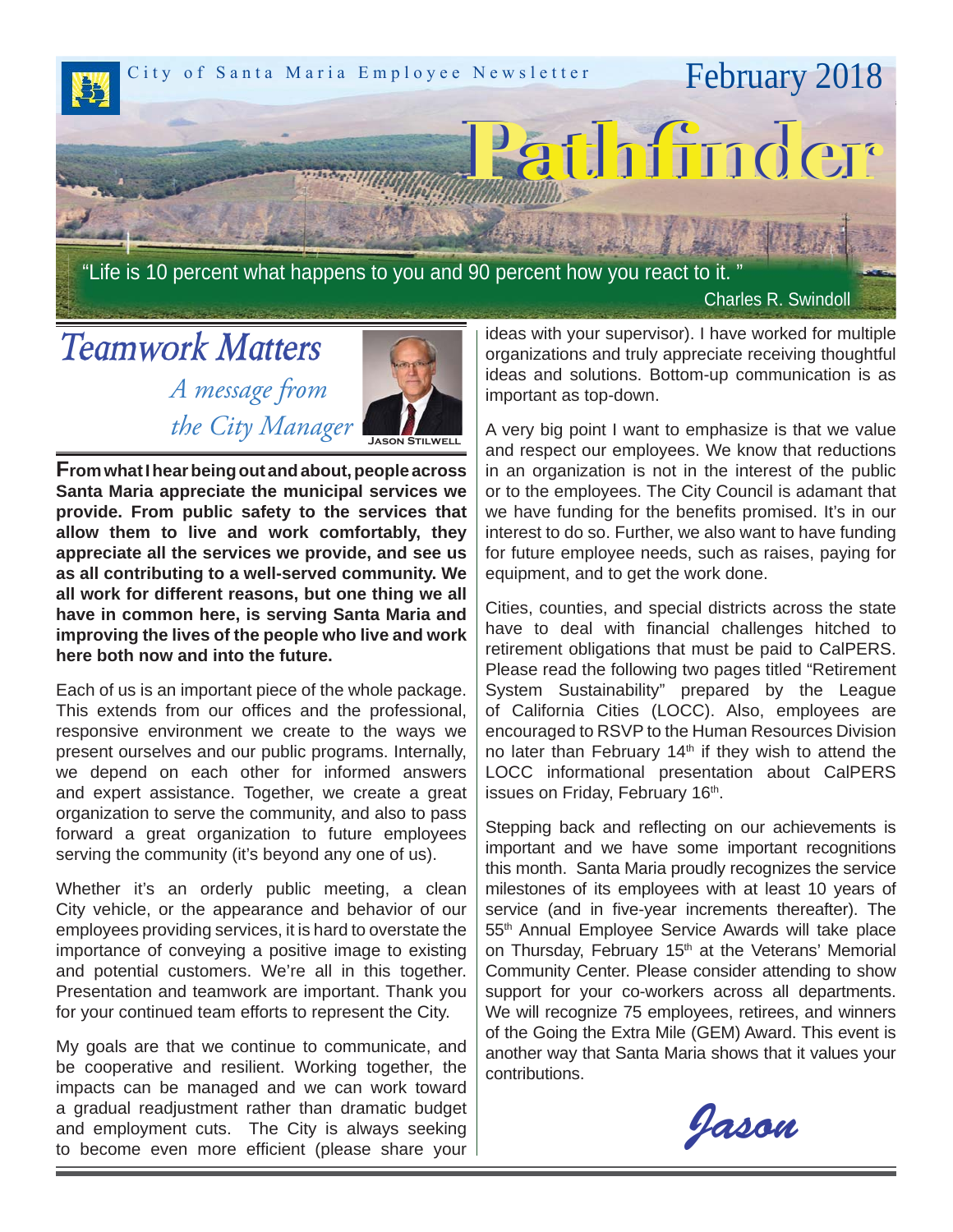

### **Why is the pension gap so important to address?**

Defined benefit pension plans play a vital role in attracting and retaining quality public employees. Many cities, however, face increasing challenges funding these benefits while maintaining levels of public services their residents expect. Employer contribution rates have increased dramatically in recent years and will continue to do so for years to come. In 2012, the Legislature adopted more reasonable and sustainable benefit tiers for new employees. However, it will take decades for those cost savings to be realized. It is critical that all stakeholders work together to address these challenges head-on in order for local agencies to continue to provide quality services while retaining our valued employees.

### **What is CalPERS?**

CalPERS, the California Public Employees' Retirement System, is the nation's largest pension fund. Established in 1932, it is a

defined benefit system and members include employees of state agencies, schools and other local public agencies. At retirement, an employee who vests in the system, typically five years of service, is entitled to collect a monthly payment for life. Currently 1.7 million individuals receive CalPERS retirement benefits.



## **How is CalPERS funded?**



#### CalPERS is based on "shared responsibility." This means that retiree payments come from three sources: investment earnings, employer and employee contributions.



## **Does CalPERS have enough cash on hand to pay promised benefits?**

CalPERS is not fully funded. As of July 2017, CalPERS only had 68% of the funds required to pay estimated retirement benefits. That means there is only 68 cents for every dollar needed to fund retiree benefits. CalPERS' goal is to be 100% funded. Experts warn that the system may no longer be viable should the fund drop below 50-55% funded.